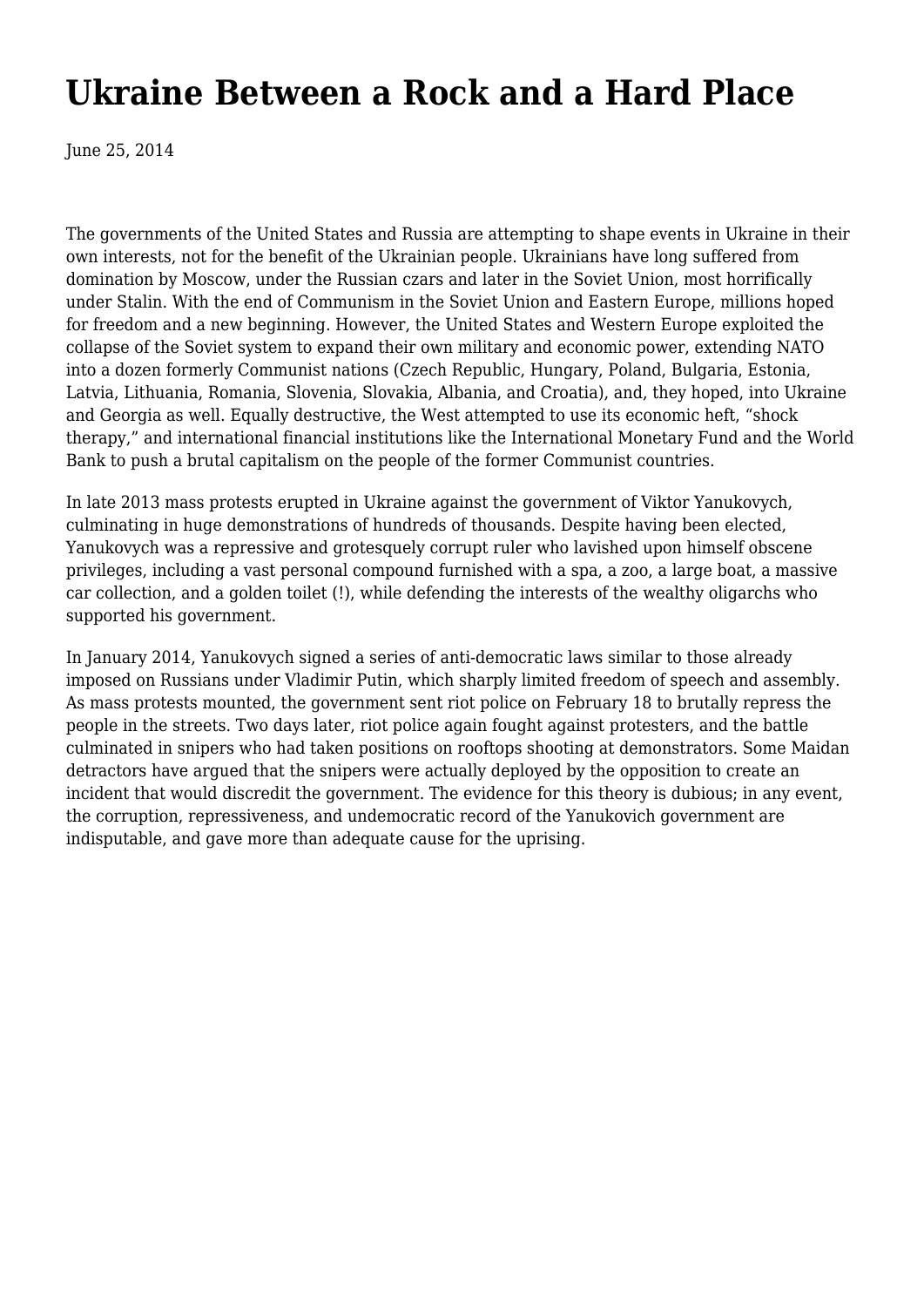

The Maidan was an expression of mass discontent that had been building for years, and cannot be explained away as simply the result of a false flag operation or a plot by Washington—though we know that the United States and other Western countries have worked to take advantage of popular dissatisfaction for their own purposes and will do everything they can to see that the radical democratic potential of the Maidan doesn't come to fruition. They will be helped in their efforts by the fact that the Ukrainian left and labor movements are very weak, leaving a vacuum to be filled by leaders who embrace the neoliberal austerity measures promoted by the United States and the European Union. These measures will cause bitter suffering for the masses of Maidan protesters, many of whom have been under the illusion that joining the European Union will bring them prosperity and a decent standard of living (an illusion held as well by millions in Greece and other southern European countries until bitter experience has begun to show them otherwise). In addition, though the far right forces of Svoboda and the Right Sector were only a small portion of the protesters, they played a key role in the physical defense of the Maidan against violent government attack. Today there are a number of far right figures in the temporary coalition government that was hastily constituted by parliament after Yanukovych left Kiev; it remains to be seen whether the Ukrainian people will permit these dangerous elements to remain in leading government positions.

### **After Yanukovych**

Once in power, the new post-Yanukovych government took steps that were certain to make the country vulnerable to Russian attempts to undermine Ukraine's independence. First, parliament passed a law revoking the status of Russian—the native tongue of 30 to 40 percent of Ukrainians—as an official language in areas where Russian speakers constituted 10 percent or more of the population. This reactionary law was quickly canceled by the new acting Ukrainian president, Aleksandr Turchinov, who must have come to realize that it would set off an explosive reaction. But the damage had been done, fostering suspicion and hostility toward the new government among many Russian speakers, particularly in the eastern and southern regions of the country.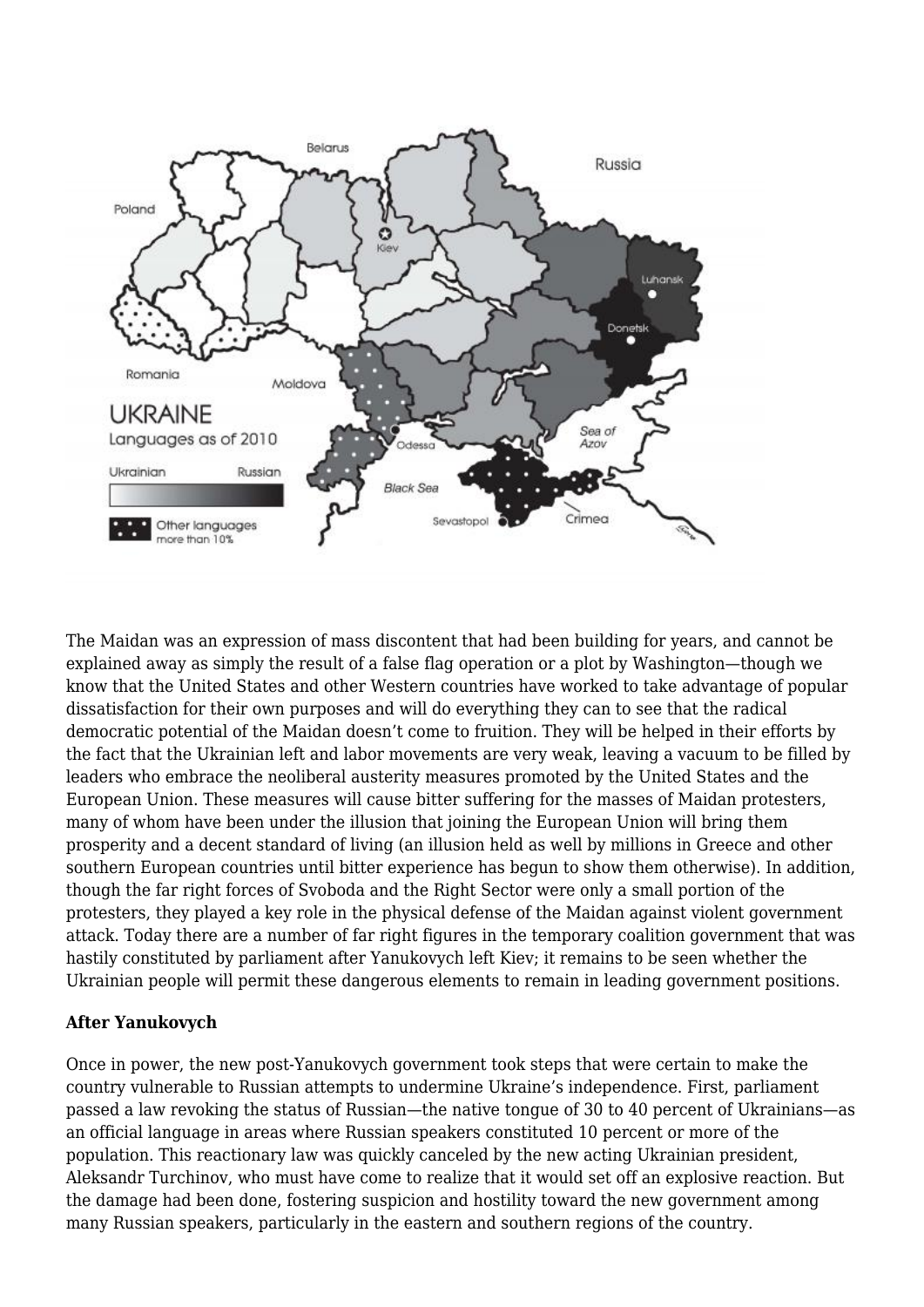Compounding this disastrous signal about language rights, the new government declared from the outset that it would adopt the crippling economic measures demanded by the European Union and Western financial institutions. Conscious of how hugely unpopular the social cuts and privatizations the West was demanding would be, when the new prime minister, Arseny Yatseniuk (famously known familiarly as "Yats" to U.S. Assistant Secretary of State for European and Eurasian Affairs Victoria Nuland), announced his determination to carry out harsh austerity measures, he conceded, eerily, that doing so would mean that Ukraine would be led by a "suicide" government.

#### **The Rights of Less Powerful Countries**

NATO was an imperial military alliance from its inception, and with the end of the Soviet empire it lost even its retrograde Cold War rationale for existence. The Campaign for Peace and Democracy, of which I am Co-Director, and anti-war movements around the world called for NATO to dissolve after 1989 (better late than never). Instead, NATO aggressively extended its reach into the former Soviet orbit. This fact, however, does not justify Russia's interference in the domestic affairs of Ukraine: supporting a lightning referendum in Crimea under the shadow of Russian troops and operatives or declaring, as Putin has, that eastern and southern Ukraine are "Novorossiya" (or "New Russia"), signaling that Moscow would be justified in intervening, by force if necessary, to defend Russian speakers in that region. Powerful countries have no right to turn neighboring nations into "buffer states" by invoking security as a justification. When real or concocted security threats are used to justify imperialism by the United States, Russia, or any other strong military power, prospects for peace and democracy suffer a terrible blow. Ukrainians face complex and pressing problems in establishing just and democratic structures in their country, but they need to work through those problems without imperial interference from either the West or Russia. The negotiating partners should be eastern and western Ukrainians, not the United States, the European Union, or Moscow.

The Russian annexation of Crimea is to be condemned because of the intimidating way in which it was achieved (and the precedent that was thus set for future intimidation), and because of the fact that short shrift was given to considering the rights of Tatars and Ukrainian speakers, who together make up a third of Crimea's population. But there is good reason to believe that the majority of Crimeans would have freely voted to rejoin Russia in a fair referendum, and it seems doubtful that Crimea will ever return to Ukraine.

However, according to recent opinion polls conducted by the U.S.-headquartered Pew Research Center and the Kyiv International Institute of Sociology, the situation in eastern and southern Ukraine seems quite different: the great majority of the population in these regions say that they are suspicious of the Kiev government and want a measure of autonomy to protect their regional interests, but wish to remain part of Ukraine. Arguably people in the east and south should have the right to secede and become independent or integrated into Russia if they so desire, but their views should be expressed in legitimate votes that will either confirm or disconfirm the opinion polls, not in hasty "referendums" conducted under pressure from unaccountable armed groups and Russian military intimidation. (To those who say that Russia hasn't intervened militarily in Ukraine, my reply is twofold: 1) there are more than likely secret Russian operatives playing a role in eastern Ukraine and, in any case 2) even if the Russian troops massed on the border with Ukraine haven't fired a shot, they are being used as a weapon to intimidate the population. Daniel Ellsberg uses a metaphor to make this point in another context: he has often said that when the U.S. threatens to use nuclear weapons, it is in fact using them, just as someone who points a gun at someone's head in the midst of a confrontation is using that gun whether or not he actually fires it.)

A peaceful resolution of the Ukrainian crisis will doubtless need to involve some kind of significantly decentralized structure for the country, though the extent of regional autonomy remains to be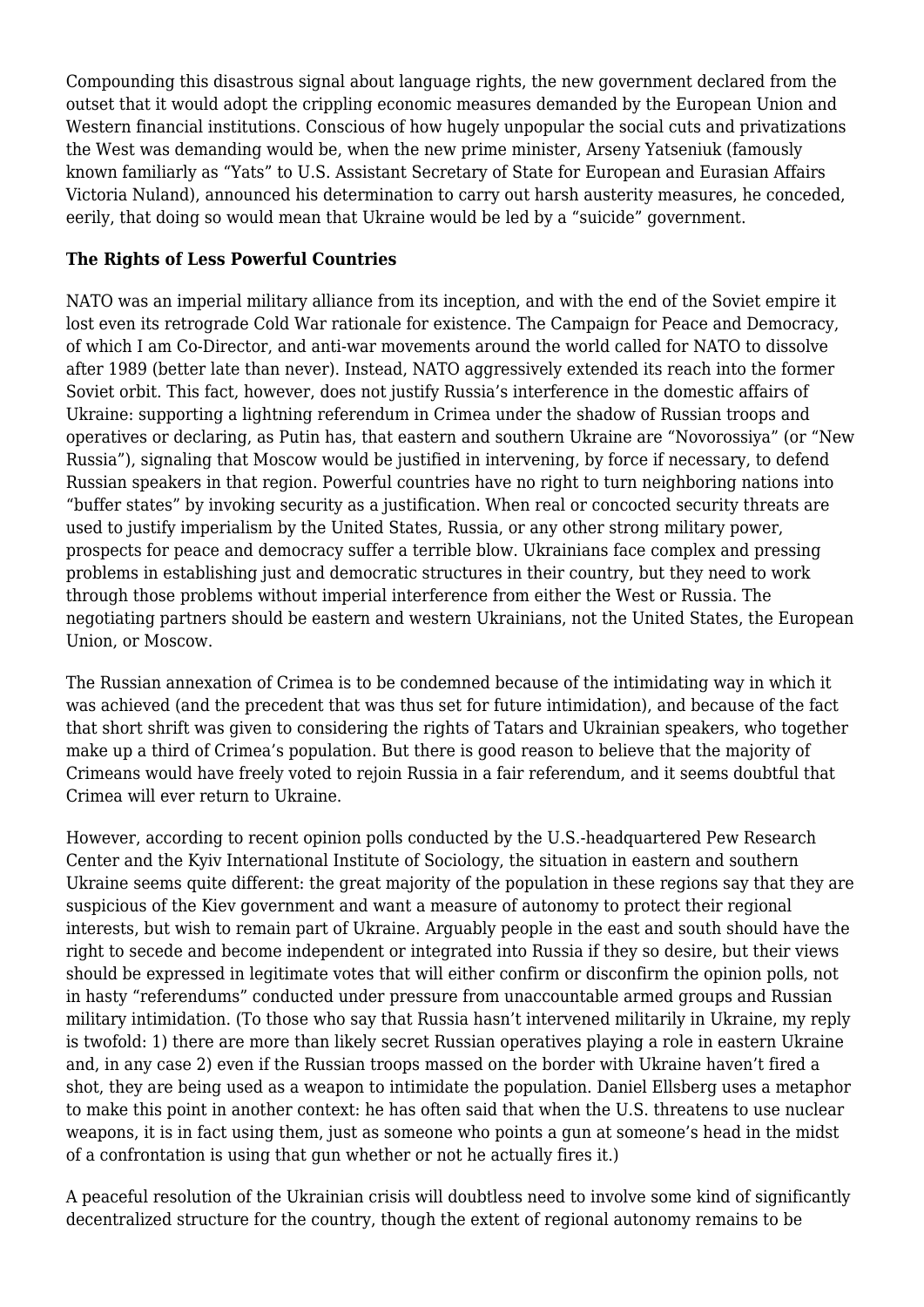negotiated in hard bargaining by the representatives of both sides. However, a huge obstacle to democratic bargaining is the presence of ultranationalist and far right elements on *both* sides.

### **Ultra-Nationalists and the Far Right**

The far right presence in the new Kiev government has been barely mentioned in the mainstream press in the United States, but it is significant and very troubling, even if its position in a ruling coalition is subject to change in the near future. For now, the far right Svoboda Party holds important positions: Svoboda's Oleksandr Sych is deputy prime minister, the party's Ihor Shvaik is agriculture minister, and Andriy Mokhnyk is ecology minister, while former Svoboda MP Oleg Mokhnytsky runs the general prosecutor's office. (For Svoboda's stated principles, see the All-Ukrainian Union "Svoboda" program—"Program for the Protection of Ukrainians."<sup>1</sup>) Svoboda denies that it is fascist, and has gone to some lengths to distance its reputation from its neonazi origins and present itself as simply a right-wing nationalist party. However Svoboda's racist and fascistic coloration persists: in 2004, Svoboda leader Oleh Tyahnybok gave a speech calling for Ukrainians to fight against a "Muscovite-Jewish mafia," $^{\rm 2}$  and celebrated the Organization of Ukrainian Nationalists for having fought "Moscovites, Germans, Jews and other scum who wanted to take away our Ukrainian state."<sup>3</sup> In 2012 a high level Svoboda member, Yuri Sirotyuk, charged that the selection of pop star Gaitana, who was born in Ukraine to a Congolese father and Ukrainian mother, was a bad choice to represent the country in the Eurovision song contest because she was not authentically Ukrainian. "It looks like we don't want to show our face and Ukraine will be associated with a different continent, somewhere in Africa."<sup>4</sup> Observers disagree about whether Svoboda is properly categorized as neofascist (I believe it is), but there is no doubt that it is deeply reactionary.

[*Author's note, May 27*: This article was written before the May 25 elections. Election results indicate that, for now at least, the far right has very little popular support. As the Russian news service RT conceded about the presidential exit polls, "Ultra-right radical nationalists appeared to have completely failed in the elections, with Svoboda (Freedom) Party head Oleg Tyagnibok securing 1.17 percent of the vote and Right Sector leader Dmitry Yarosh less than one percent."5 At the time of writing this note, final voting results have not been confirmed, but they are described as approximating these very low figures. In the Kiev mayoral election, Svoboda may have fared somewhat better, though still not well: with 40 percent of the ballots counted, the party's candidate received 6.45 percent of the vote. $^6$ ]

Although a strong case can be made that Svoboda is indeed neofascist, regardless of how one characterizes the party, Ukraine isn't today a fascist state; non-fascist neoliberal parties and Prime Minister Arseniy Yatseniuk [and, after May 25, Petro Poroshenko] lead the government and fascist measures have not been carried out. But it is an ominous sign that reactionary elements like Svoboda have been legitimized with government posts. In the absence of a successful left alternative, neoliberal austerity measures are likely to strengthen neofascist and far right forces—a dynamic we have seen in other parts of Europe, for example with the rise of Golden Dawn in Greece and the Front National in France. Recent steps taken by the new government give a foretaste of their plans: gas prices have been raised by 56 percent and it has been announced that 25,000 civil servants are to be laid off and child subsidies cut.

Ultra-nationalist and far right elements also play a significant role on the pro-Russian side. For example, as Tash Shifrin notes on her *Dream Deferred* website, "The Donbass People's Militia is led by Pavel Gubarev—a former member of fascist paramilitary organisation, Russian National Unity and of the Progressive Socialist Party of Ukraine, which despite its name is allied with the Eurasian Youth Union linked to influential Russian fascist Aleksandr Dugin."<sup>7</sup> In his article on the anarchistleaning website *tahriricn*, Laurent Moeri reports that "there is very disturbing information about Chetniks having been invited to join Russians fighting together with the Cossack 'Wolves' (the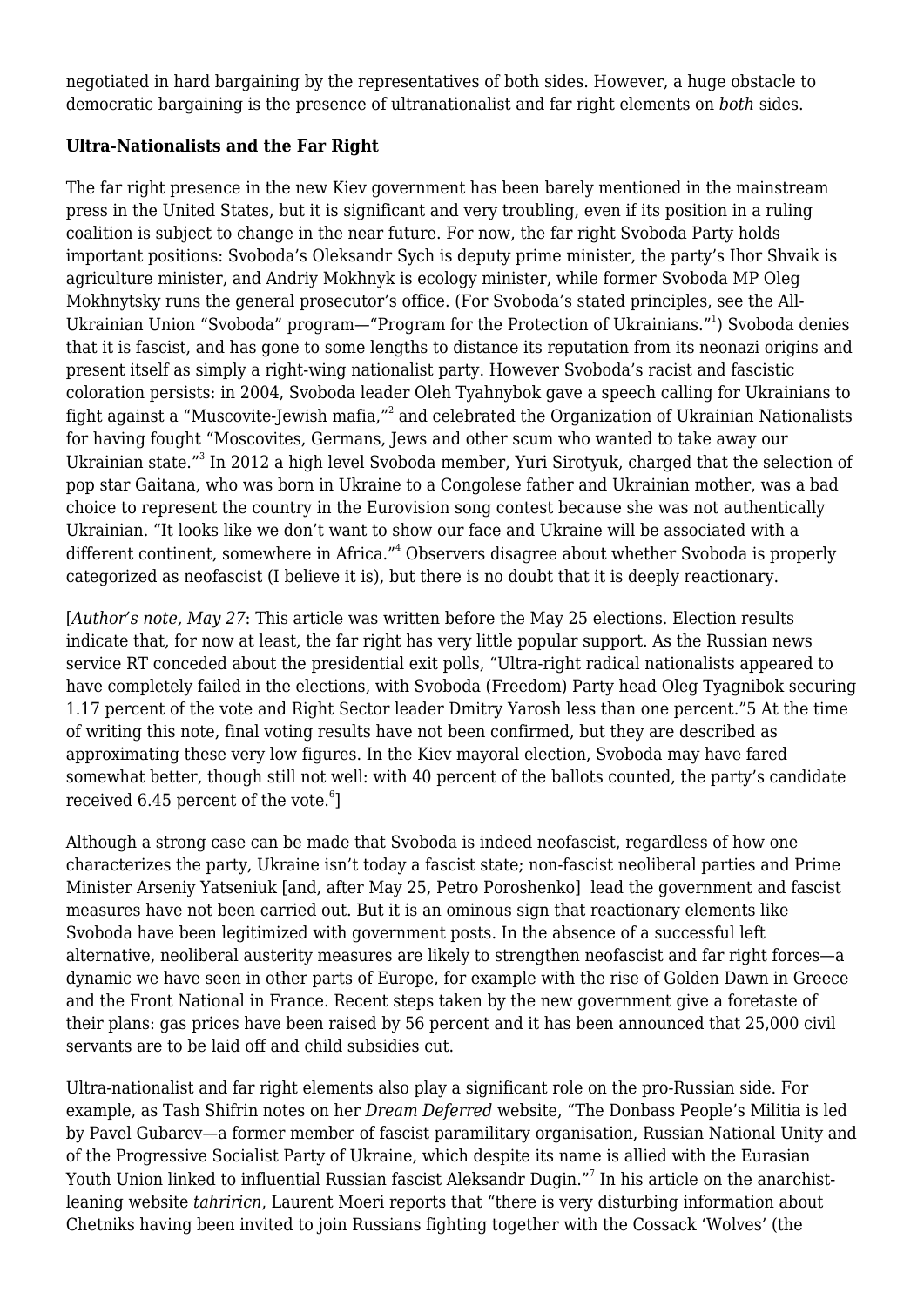'Wolves' are a paramilitary organization known for their ruthlessness and have engaged in combat in Chechnya as well as in Georgia)."<sup>8</sup> And in April 2014, Aleksandr Ivanov-Sukharevsky, leader of the Russian neo-Nazi Peoples National Party, addressed the pro-Russian forces in South-Eastern Ukraine giving them his full support (cited, with a photo of Sukharevsky speaking; this site shows many other examples of far right elements among the pro-Russian forces $^{\circ}$ ).

Within Russia, Vladimir Putin has used the Ukrainian conflict to foster ultra-nationalist sentiments that buttress the increasing authoritarianism of his government, which is marked by hyperpatriotism, harsh anti-protest laws, repression of journalists, vicious discrimination against gays, and an unholy alliance with the Russian Orthodox Church that we saw on display in the cruel persecution of Pussy Riot. It's no surprise, then, that Putin and the Russian government are praised by far right forces throughout Europe, including Hungary's neo-Nazi Jobbik party, the British National Party, Golden Dawn in Greece, the Italian Fronte Nazionale, and Marine Le Pen's French Front National. (Ironically, Svoboda had observer status with the ultranationalist Alliance of European National Movements until March of this year, leaving only after leaders of the Alliance endorsed the annexation of Crimea by Russia.) Inside Crimea, the repressive consequences of being brought into Moscow's orbit are illustrated by the (failed) attempt to ban this month's Tatar commemoration of the 70<sup>th</sup> anniversary of the day the mass deportation of their families began under the orders of Josef Stalin, and the cancellation of the Gay Pride parade scheduled for April 22-23 in light of the Russian law banning "gay propaganda."<sup>10</sup>

Much has to be done to realize the democratic promise of the Maidan uprising. For starters, the Ukrainian people need to insist that Svoboda be removed from the governing coalition, and that the Kiev government repudiate its deadly deal with the EU and the IMF. But beyond these first necessary steps, ordinary Ukrainians across the country desperately need to create a democratic left movement, with member-controlled unions $11$  and political parties that can represent them. They need new radical and socialist parties that can take major enterprises out of the hands of the oligarchs who dominate western, eastern, and southern Ukraine, nationalize them, and place them under the democratic control of workers and the larger society. They need parties that can build an independent Ukraine unaligned with either NATO or Russia, outside of the German-dominated European Union and the Russian-dominated Eurasian Economic Union, and free to develop unrestricted trade relationships with all countries.

Ukrainians need an international environment that nourishes rather than thwarts democracy in their country, and that's where we can help. We can express our solidarity with the Ukrainian people by demanding that Russia permanently withdraw its troops from the Ukrainian border and cease making interventionist threats, and that the West cease its escalating military presence in Europe, move to dismantle NATO, and withdraw its demands for privatization and austerity. We can call for aid without imperial strings to Ukraine and other countries in economic crisis. In supporting the Ukrainians, we are helping ourselves. After all, we all need a way out of the cruel world our masters have made.

### *May 20, 2014*

Readers may also be interested in seeing the Campaign for Peace and Democracy's March 10, 2014 statement ["Oppose NATO, Russian Intervention in Crimea, and the IMF](http://www.cpdweb.org/letters/Ukraine.shtml)."

## **Footnotes**

- 1. Find Svoboda's website [here.](http://en.svoboda.org.ua/about/program/)
- 2. David Stern, ["Svoboda: The Rise of Ukraine's ultra-nationalists](http://www.bbc.com/news/magazine-20824693)."